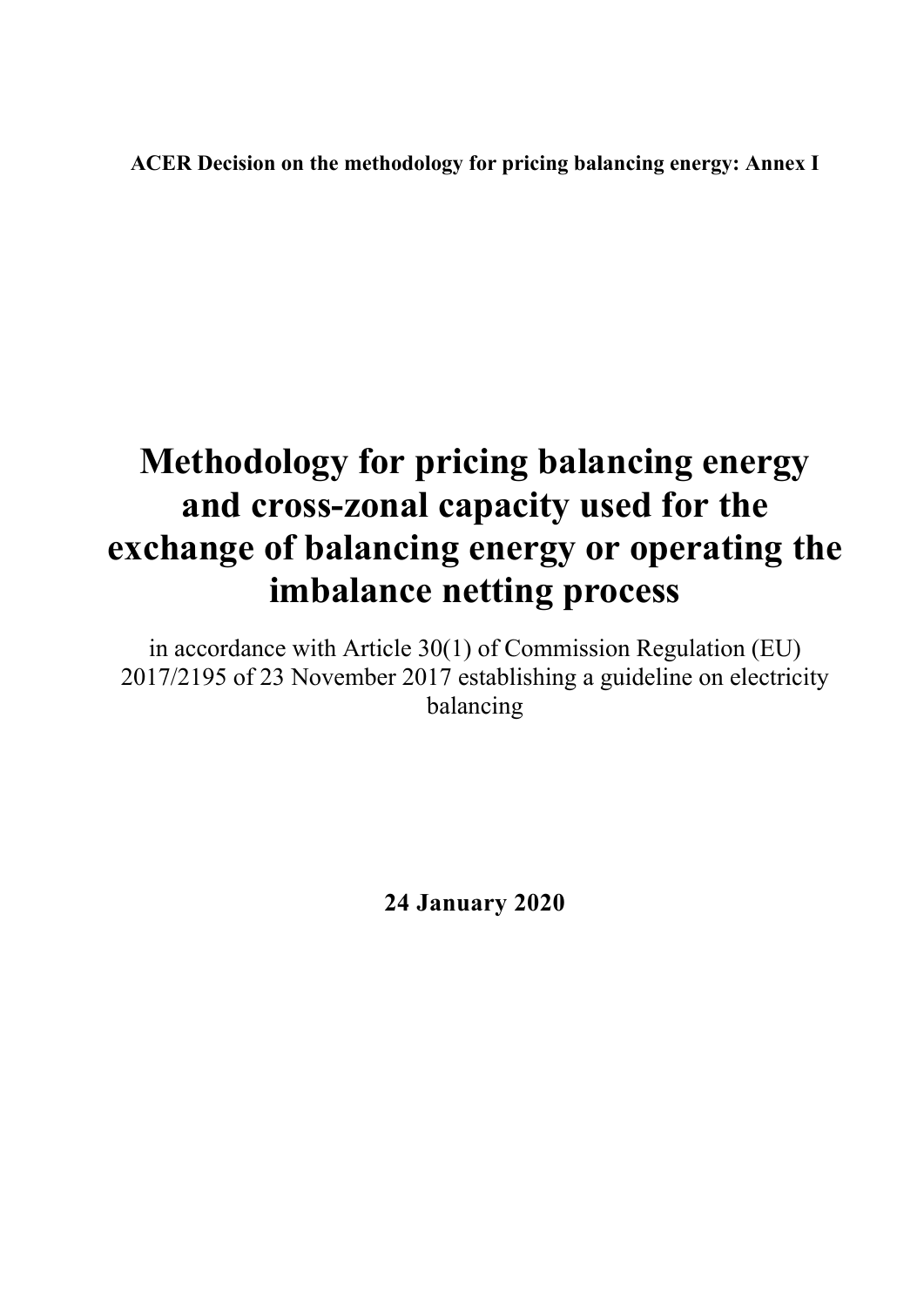## Contents

| Article 1  |                                                                                      |  |
|------------|--------------------------------------------------------------------------------------|--|
| Article 2  |                                                                                      |  |
| Article 3  |                                                                                      |  |
| Article 4  | Additional provisions for the pricing of balancing energy from standard RR balancing |  |
| Article 5  | Additional provisions for the pricing of standard mFRR balancing energy product bids |  |
| Article 6  | Additional provisions for the pricing of standard mFRR balancing energy product bids |  |
| Article 7  | Additional provisions for the pricing of standard aFRR balancing energy product bids |  |
| Article 8  |                                                                                      |  |
| Article 9  |                                                                                      |  |
| Article 10 |                                                                                      |  |
| Article 11 |                                                                                      |  |
|            |                                                                                      |  |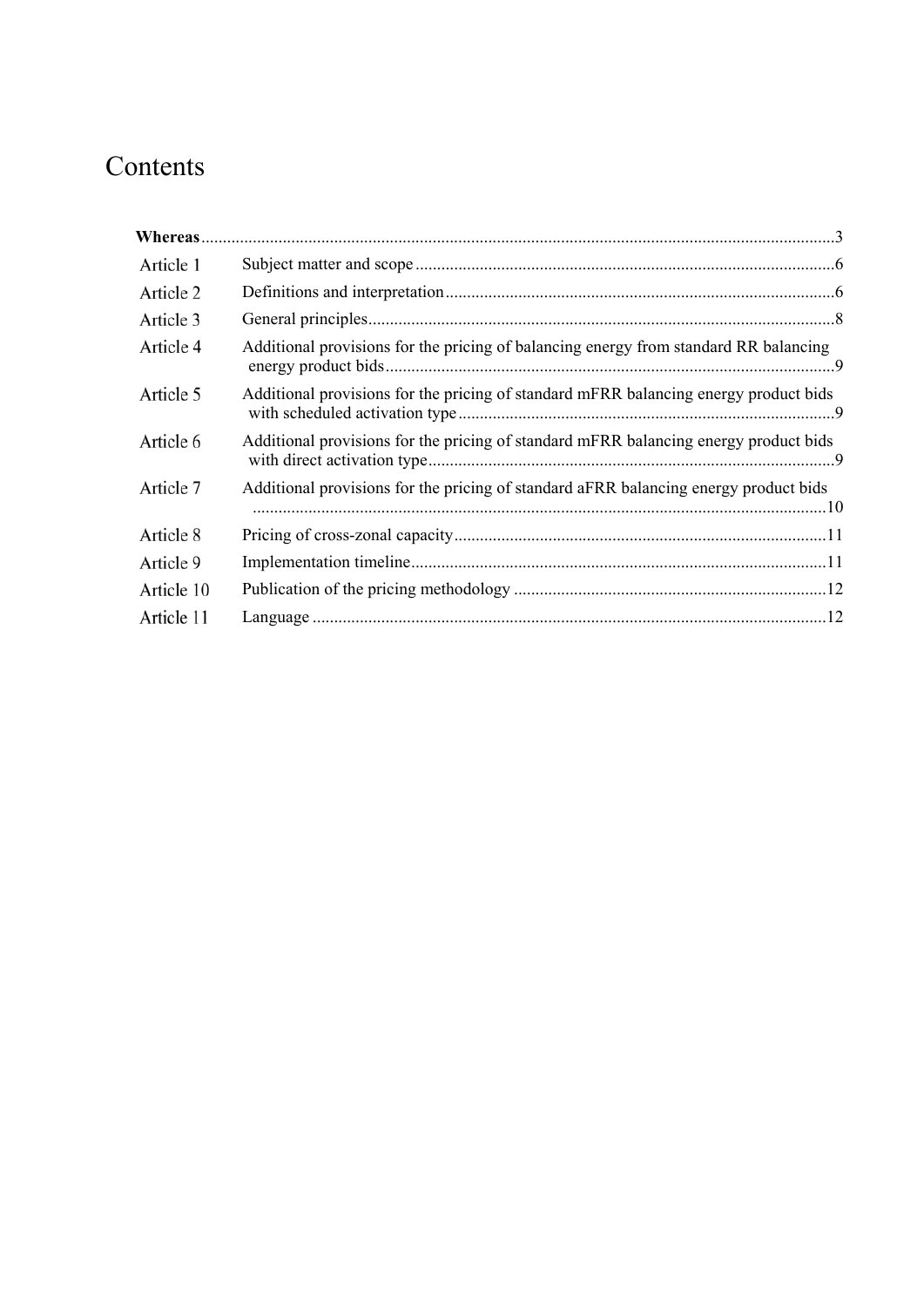#### **Whereas**

- (1) This document sets out the methodologies for pricing balancing energy and cross-zonal capacity used for the exchange of balancing energy or operating the imbalance netting process (hereafter referred to as "INP") pursuant to Article 30(1) of the Regulation (EU) 2017/2195 establishing a guideline on electricity balancing (hereafter referred to as the "EB Regulation"). This methodology is hereafter referred to as the "pricing methodology".
- (2) This pricing methodology takes into account the general principles and goals set in the EB Regulation, the Regulation (EU) 2017/1485 establishing a guideline on electricity transmission system operation (hereafter referred to as the "SO Regulation"), the Regulation (EU) 2019/943 on the internal market for electricity (hereafter referred to as the "Electricity Regulation"). This pricing methodology takes into account the proposal developed by all Transmission System Operators (hereafter referred to as "TSOs") for pricing balancing energy and cross-zonal capacity used for the exchange of balancing energy or operating the INP pursuant to Article 30(1) of the EB Regulation.
- (3) The goal of the EB Regulation is the integration of balancing markets. To facilitate this goal, it is necessary to develop implementation frameworks for European platforms for balancing energy exchange from frequency restoration reserves with automatic and manual activation, replacement reserves and the INP pursuant to Articles 19 to 22 of the EB Regulation. Additionally, Article 30 of the EB Regulation formulates the requirements regarding the pricing of balancing energy and cross-zonal capacity.
- (4) This pricing methodology sets marginal pricing (pay-as-cleared) as the main principle for pricing balancing energy bids as required by Article 30(1)(a) of the EB Regulation.
- (5) Article 30(1)(b) of the EB Regulation requires that the pricing methodology defines how the price of balancing energy is affected by the balancing energy bids activated for purposes other than balancing, while also ensuring that at least balancing energy bids activated for internal congestion management shall not set the marginal price of balancing energy. Standard balancing energy product bids selected by the activation optimisation function (hereafter referred to as the "AOF") are all remunerated at the cross-border marginal price for balancing energy, as long as they are activated by respecting the merit order. Activations for the purpose of internal congestion management are not possible in the European platforms, pursuant to Articles 19 to 21 of the EB Regulation, since, the only locational information they handle is the load-frequency control area or the bidding zone; no locational information with respect to the internal network position is provided with the bids.
- (6) Article 30(1)(c) of the EB Regulation foresees a pricing methodology that establishes at least one price of balancing energy, for each imbalance settlement period. This pricing methodology determines the number of prices per uncongested area and per standard balancing energy product, for the relevant – for each European balancing platform – market time unit (hereafter referred to as the "MTU"). This pricing methodology require that at least one price is established for each MTU and that the MTU is shorter than or equal to the imbalance settlement period, hence satisfying the requirement for at least one price of balancing energy for each imbalance settlement period.
- (7) Article 30(1)(d) of the EB Regulation requires that the pricing methodology gives correct price signals and incentives to market participants. This requirement is fulfilled by choosing the cross-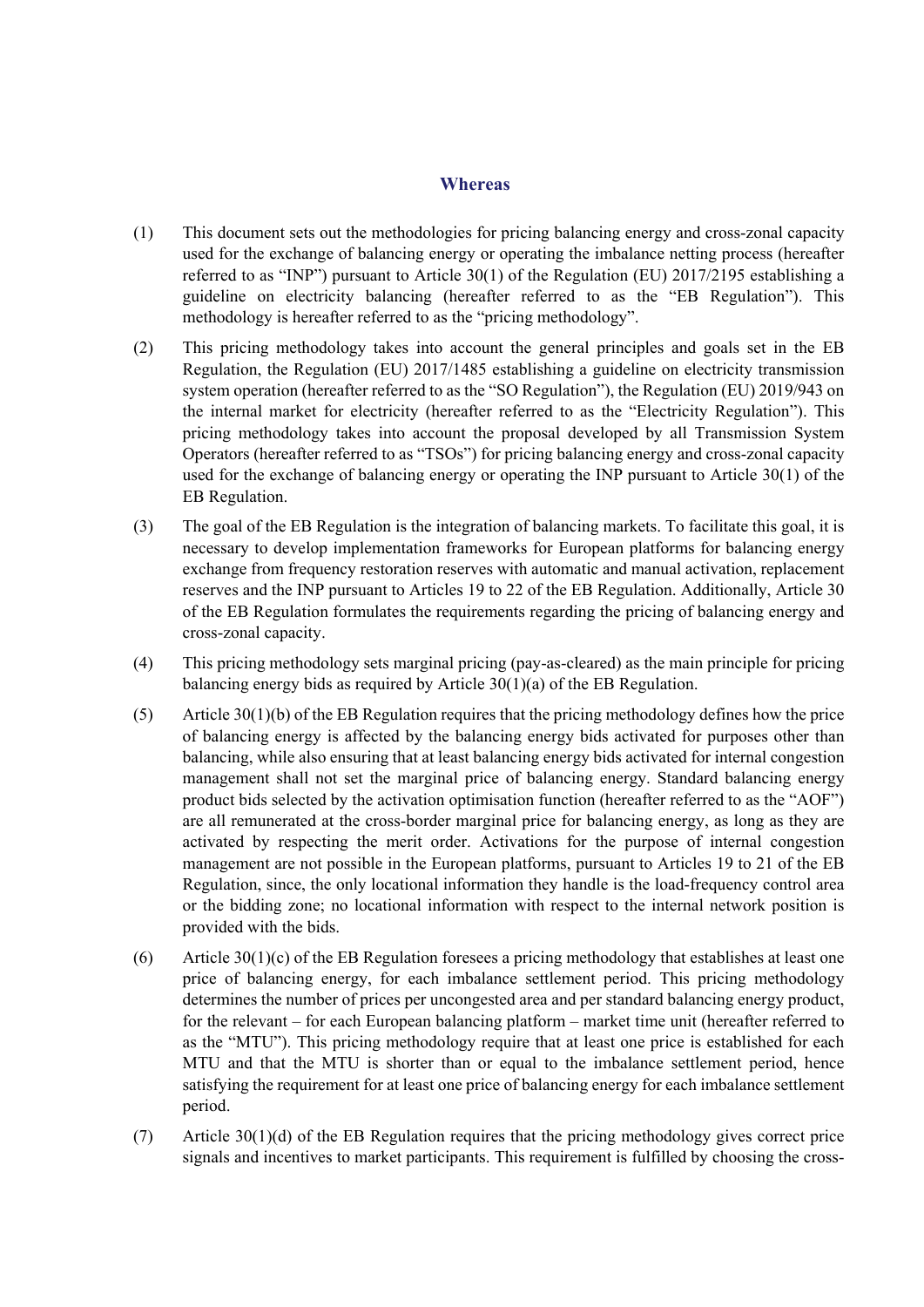border marginal price (hereafter referred to as "CBMP") which ensures that a single marginal price is propagated across all areas among which there is no congestion. Moreover, this pricing methodology differentiates between the different products and processes in this pricing methodology, ensuring that this pricing methodology values the different product properties. Additionally, it is consistent with the congestions identified within each process, resulting for the selection of the balancing energy bids, while establishing the CBMPs at each clearing.

- (8) Article 30(1)(e) of the EB Regulation requires taking into account the pricing method in dayahead and intraday market timeframes, when setting up the pricing methodology. This pricing methodology fulfils this requirement by proposing a CBMP methodology, which is consistent with the pricing applicable in the single day-ahead market coupling. Moreover, this pricing methodology proposes to determine prices based on each relevant market clearing and therefore does not impose the same marginal price across different processes (i.e. market clearings) as it is also not the case for the day-ahead and intraday market prices.
- (9) Article 20(2) of the EB Regulation allows the introduction of technical price limits, if it is deemed necessary by the TSOs. This pricing methodology sets the technical price limits for balancing energy prices, including both bidding and clearing prices, equal to 99,999€/MWh and - 99,999€/MWh for both positive and negative balancing energy. These price limits are not lower that the limits imposed within the day-ahead and intraday timeframes and do not restrict price formation.
- (10) Article 30(3) of the EB Regulation requires that cross-zonal capacity pricing reflects market congestions, is based on balancing energy prices and does not require additional charges. This pricing methodology fulfils this requirement by defining the cross-zonal capacity price as the CBMP difference between the uncongested areas for the respective products and processes. The cross-zonal capacity used for the INP is by default priced at zero since the use of cross-zonal capacity in the INP is not dependent on any prices of balancing energy and therefore its economic value cannot be determined.
- (11) This pricing methodology contributes to the objective of fostering effective competition, nondiscrimination and transparency in balancing markets (Articles 3(1)(a) of the EB Regulation) and to the objective of integrating balancing markets and promoting the possibilities for exchanges of balancing services while contributing to operational security (Article  $3(1)(c)$  of the EB Regulation) as follows:
	- (a) By proposing a methodology based on cross-border marginal pricing for the pricing of all standard balancing energy product bids, this pricing methodology fosters effective competition and integration of balancing markets since the methodology is harmonised for all balancing energy bids, including balancing energy bids converted to standard products from specific products or integrated scheduling process bids. This pricing methodology applies also to specific balancing energy product bids, as long as the TSO using these specific products has not proposed a different methodology for their pricing, hence contributing to the integration of balancing markets.
	- (b) The effective competition is also fostered by the choice of the MTU for the pricing of balancing energy that results from the activation of balancing energy bids for the frequency restoration process with automatic activation, which is set equal to the AOF optimisation cycle. This approach maximises the time periods with price convergence and lowers incentives to add mark-ups on balancing energy bid prices motivated by limited cross-zonal capacity in areas with limited internal competition.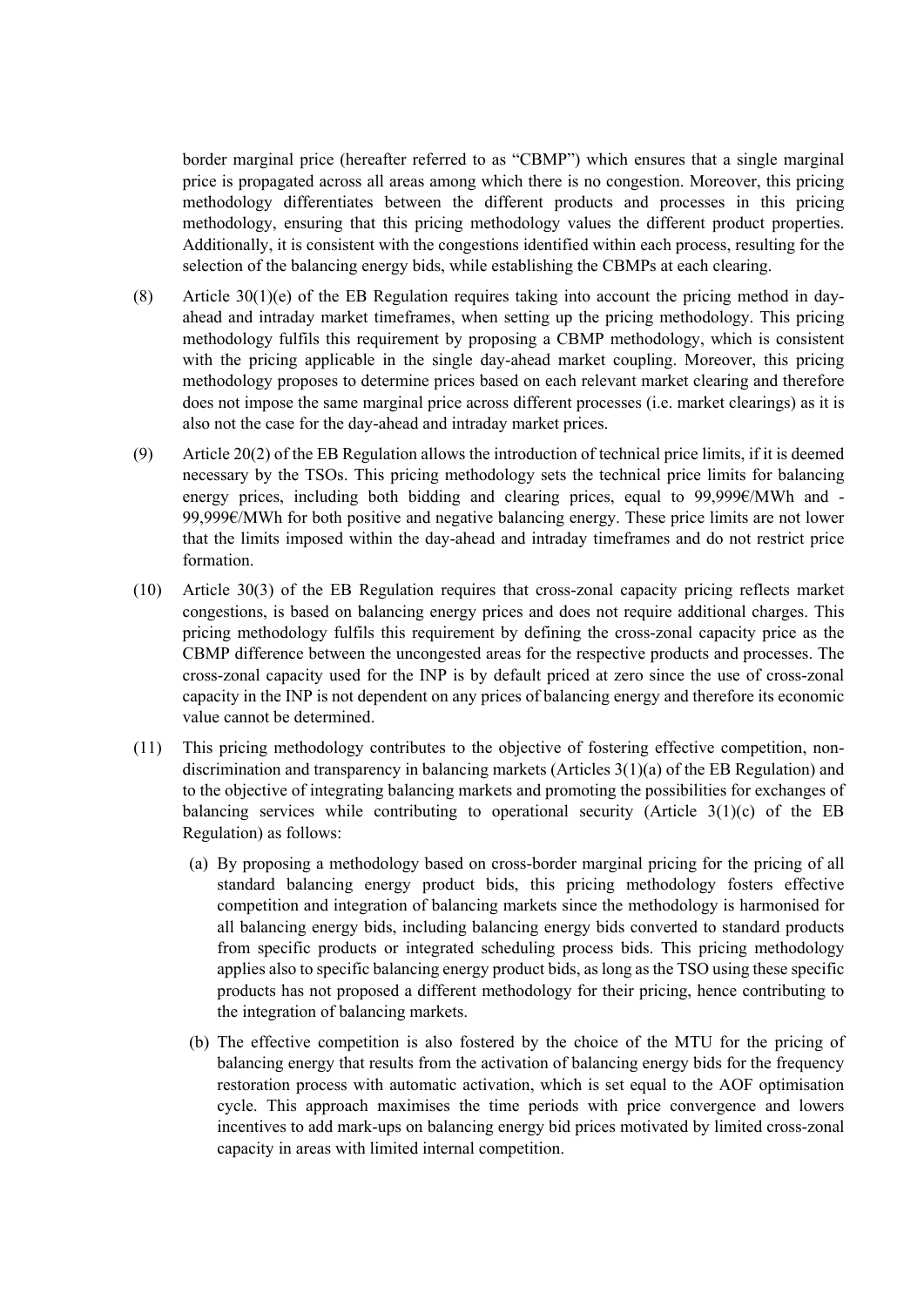- (c) The integration of balancing markets and the promotion of possibilities for exchanges of balancing services, while contributing to operational security, is also achieved by the approach followed for pricing the standard mFRR balancing energy product bids. Establishing a single common merit order list for both activation types – direct and scheduled – ensures the maximum liquidity, providing to the TSOs more possibilities for exchanges of balancing energy. On the other hand, the remuneration of the directly activated standard mFRR balancing energy product bids at a price at least equal to the scheduled ones, safeguards the availability of these bids to the TSOs, since they are needed for solving issues related to operational security.
- (d) This pricing methodology ensures non-discrimination because this pricing methodology is applied in the same way to all standard balancing energy product bids regardless of location, technology or other factors. The same applies for the pricing of cross-zonal capacity.
- (e) This pricing methodology, in combination with the Regulation (EU) 543/2013 and the publication requirements of Article 12 of EB Regulation, fosters transparency in the balancing markets, since they impose obligations to TSOs for timely publication of market data related to the operation of the European balancing platforms, with respect to pricing.
- (12) In combination with the implementation frameworks, this pricing methodology contributes to the objective stated in Article  $3(1)(b)$  of the EB Regulation. The cross-border marginal pricing incentivises the balancing service providers (hereafter referred to as "BSPs") to submit bids with prices equal to the respective marginal costs. At the same time, the AOF selects the overall cheapest bids for the satisfaction of the balancing energy demand. The result should decrease balancing costs, and hence, increase efficiency of the balancing energy markets.
- (13) This pricing methodology contributes to the efficient long-term operation and development of the electricity transmission system, by correctly reflecting the cross-zonal capacity value, through the appropriate calculation of the cross-border marginal pricing. Additionally, this pricing methodology facilitates the consistent functioning of the markets across timeframes, as required in the objective of Article 3(1)(d) of the EB Regulation, since the cross-border marginal pricing applied with this methodology is based on the same principle as the day-ahead pricing methodology. Moreover, the approach to calculate different prices for different processes corresponds to the approach of the day-ahead and intraday markets and hence this methodology facilitates consistency across the market timeframes.
- (14) This pricing methodology contributes to the objectives stated in Article 3(1)(e) of the EB Regulation since it is non-discriminatory, ensuring a fair context for the BSPs. Moreover, crossborder marginal pricing lowers the barrier for new entrants since no complex probabilistic bidding strategy is required to maximise the earnings from participation in the balancing energy platforms. Additionally, this pricing methodology fosters liquidity by establishing one cross-border marginal price for each process, and also by establishing a single common merit order list for both activation types of standard mFRR balancing energy product bids.
- (15) This pricing methodology is technology neutral and non-discriminatory, which means that it does not favour a specific technology to provide balancing energy. Nonetheless, it contributes to the objectives stated in Articles  $3(1)(f)$  and  $3(1)(g)$  of the EB Regulation, since the integrated balancing energy market combined with lowered entry barriers, stemming from the establishment of the marginal pricing as a general rule, facilitate the participation of demand response, energy storage and renewable energy sources.
- (16) In conclusion, this pricing methodology meets the objectives of the EB Regulation.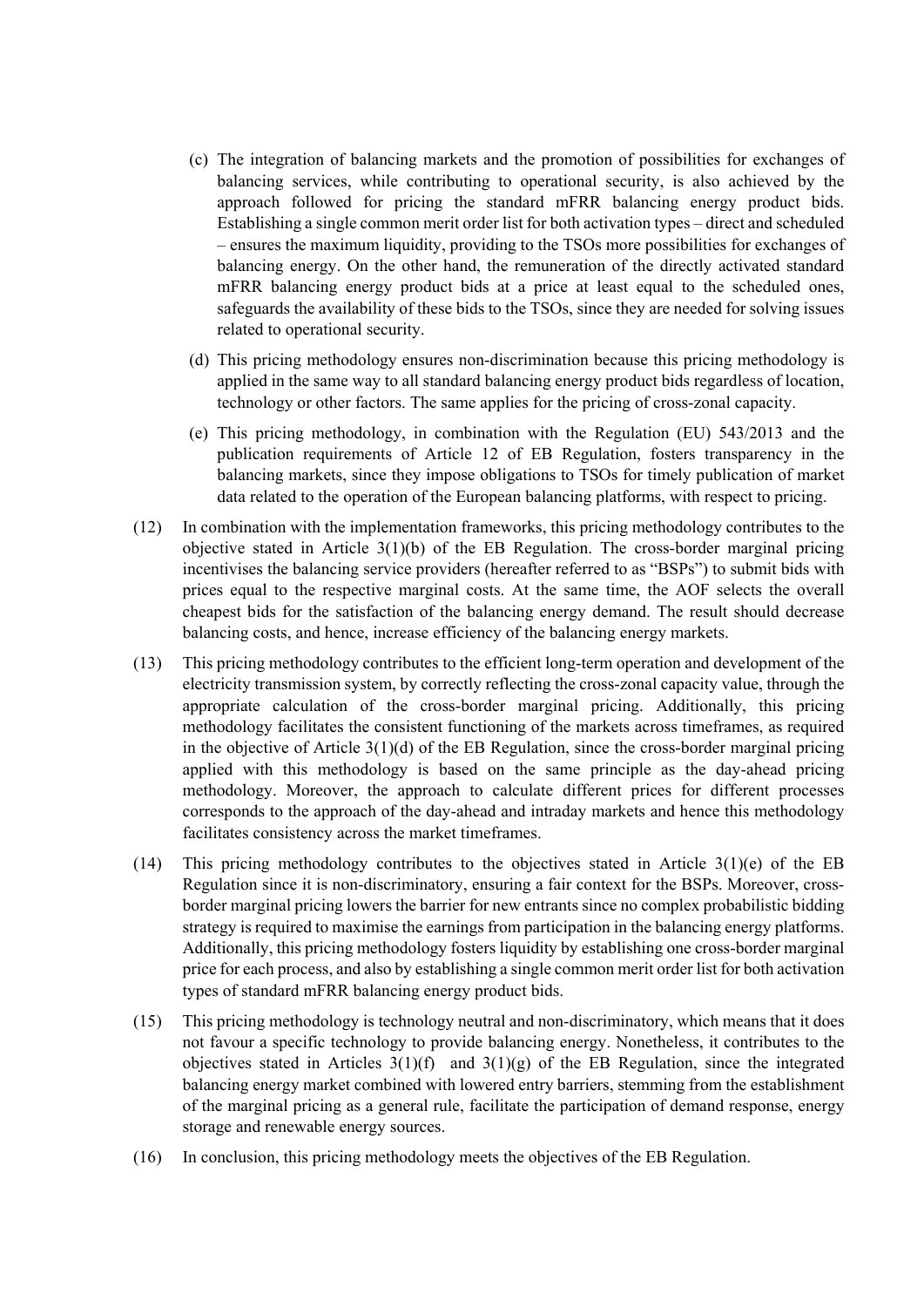## Article 1

#### **Subject matter and scope**

- 1. This pricing methodology is developed in accordance with Articles 30(1) and 30(3) of the EB Regulation.
- 2. This pricing methodology determines the prices of balancing energy resulting from the activation of balancing energy product bids for frequency restoration process with automatic activation (hereafter referred to as "aFRP") and the frequency restoration process with manual activation (hereafter referred to as "mFRP") pursuant to articles 143 and 147 of the SO Regulation and the replacement reserves process (hereafter referred to as "RRP") pursuant to articles 144 and 148 of the SO Regulation. This methodology applies to all balancing energy product bids, except when a TSO defines a different pricing methodology in accordance with Article 30(4) of the EB Regulation for locally activated specific products not-converted into standard products in accordance with Article 26(3)(b) of the EB Regulation. For the application of the methodology to balancing energy product bids for locally activated specific products not-converted into standard products, all the references in this pricing methodology to standard balancing energy product bids shall equally apply to specific balancing energy product bids.
- 3. This pricing methodology also defines the pricing of cross-zonal capacity used for the exchange of balancing energy and for operating the INP.
- 4. This pricing methodology is without prejudice to the introduction of a shortage pricing function for balancing energy as referred in Article 20(3) of the Regulation (EU) 2019/943, within the national terms and conditions related to balancing pursuant to article 18 of the EB Regulation.

## **Article 2 Definitions and interpretation**

- 1. For the purposes of this pricing methodology, the terms used shall have the meaning given to them in Article 2 of the Electricity Regulation, Article 2 of the EB Regulation and Article 3 of the SO Regulation.
- 2. In addition, in this pricing methodology the following terms shall apply:
	- (a) 'accepted bid volume' means the balancing energy volume from a balancing energy product bid to be settled in accordance with national terms and conditions related to balancing pursuant to Article 18(5)(h) of the EB Regulation, which requires the development of the rules for the determination of the volume of balancing energy to be settled with the balancing service provider pursuant to Article 45 of the EB Regulation;
	- (b) 'aFRR balancing border' means a set of physical transmission lines linking adjacent LFC areas of TSOs participating in the aFRR-Platform;
	- (c) 'aFRR-Platform' means the European platform for the exchange of balancing energy from frequency restoration reserves with automatic activation as referred to in Article 21(1) of the EB Regulation;
	- (d) 'demand' means an individual TSO's demand for balancing energy representing the activation request for balancing energy and can be price inelastic or elastic;
	- (e) 'direct activation' means an mFRR-Platform process for bid activation in the context of Article 145(5) of SO Regulation that can occur at any point in time;
	- (f) 'IN-Platform' means the European platform for the INP as referred to in Article 22(1) of the EB Regulation;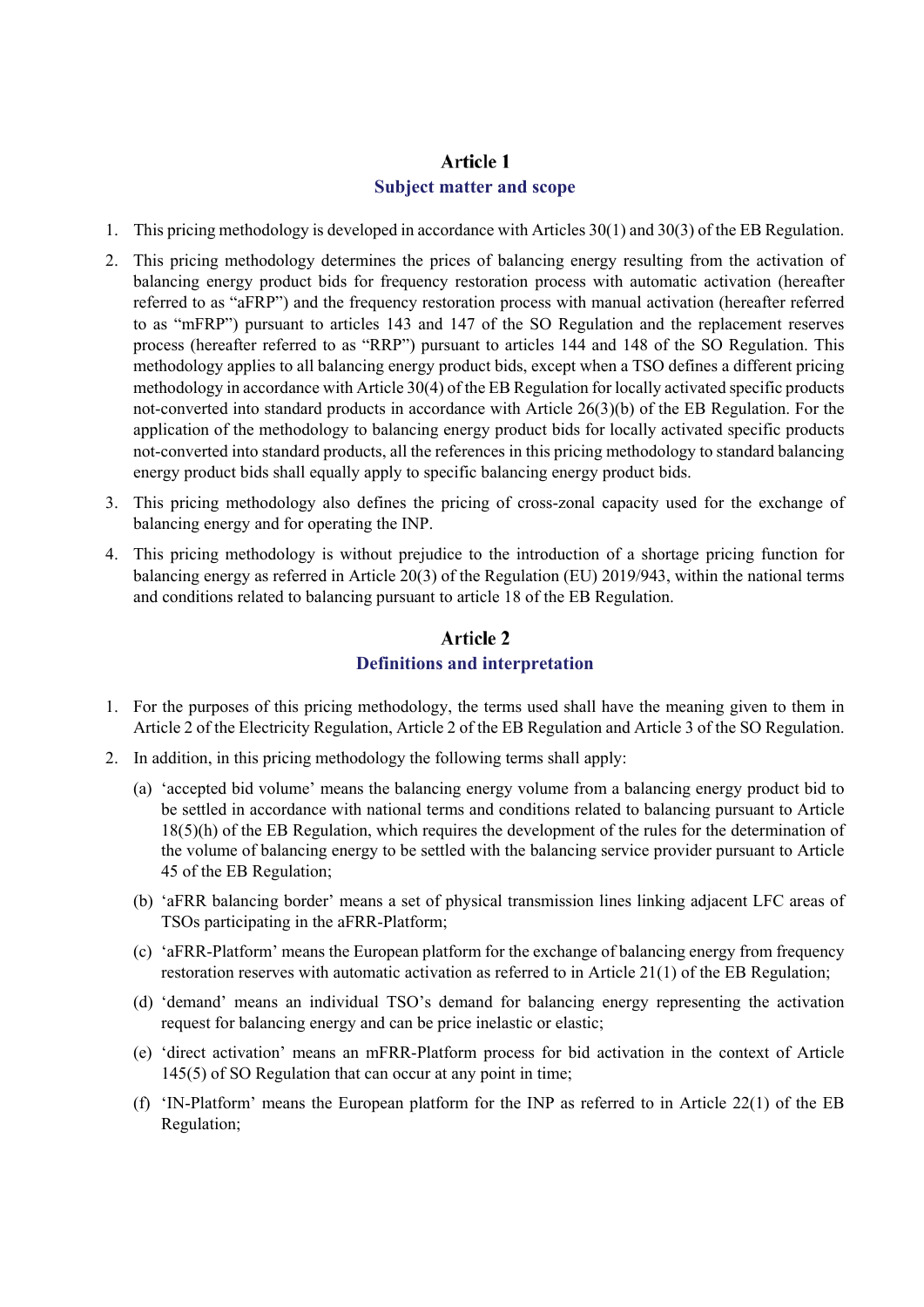- (g) 'mFRR balancing border' means a set of physical transmission lines linking adjacent LFC areas of TSOs participating in the mFRR-Platform. In case an LFC area consists of more than one bidding zone, the mFRR balancing border means a set of physical transmission lines linking adjacent bidding zones;
- (h) 'mFRR-Platform' means the European platform for the exchange of balancing energy from mFRR as referred to in Article 20(1) of the EB Regulation;
- (i) 'point of scheduled activation' means the point in time from which full activation time is measured for the scheduled activation of standard mFRR balancing energy product bids;
- (j) 'RR-Platform' means the European platform for the exchange of balancing energy from RR pursuant to Article 19(1) of the EB Regulation;
- (k) 'RR balancing border' means a set of physical transmission lines linking adjacent bidding zones, of TSOs participating in the RR-Platform;
- (l) 'scheduled activation' means an mFRR-Platform process for bid activation in the context of Article 145(5) of SO Regulation that takes place at the point of scheduled activation relative to the validity period of the respective balancing energy bid;
- (m) 'standard aFRR balancing energy product' means the standard product for balancing energy from aFRR, pursuant to Article 25(1) of the EB Regulation;
- (n) 'standard mFRR balancing energy product' means the standard product for balancing energy from mFRR, pursuant to Article 25(1) of the EB Regulation;
- (o) 'standard RR balancing energy product' means the standard product for balancing energy from RR, pursuant to Article 25(1) of the EB Regulation;
- (p) 'selected bid' means a bid that the AOF selects and requests its activation from the participating TSO;
- (q) 'uncongested area' means the widest area, constituted by bidding zones, where the exchange of balancing energy and the netting of demands is not restricted by the cross-zonal capacities or by the allocation constraints, during a specific market time unit.
- 3. In this pricing methodology, unless the context requires otherwise:
	- a) the singular indicates the plural and vice versa;
	- b) headings are inserted for convenience only and do not affect the interpretation of this pricing methodology;
	- c) any reference to cross-zonal capacities shall include also the reference to allocation constraints as defined in the Commission Regulation (EU) 2015/1222 of 24 July 2015 establishing a guideline on capacity allocation and congestion management ('CACM Regulation');
	- d) any reference to legislation, regulations, directives, orders, instruments, codes or any other enactment shall include any modification, extension or re-enactment of it when in force; and
	- e) any reference to an Article without an indication of the document shall mean a reference to this pricing methodology.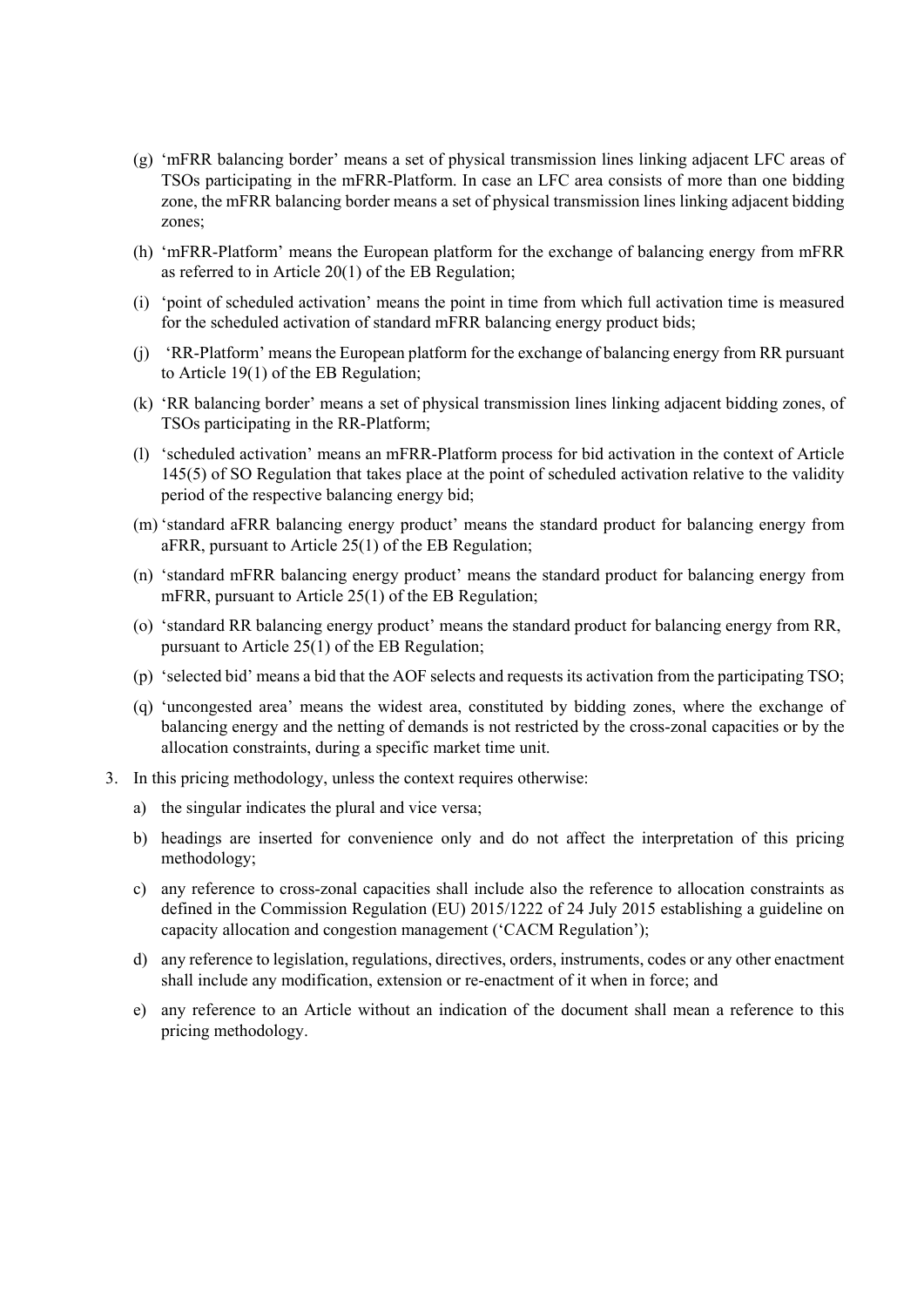## **Article 3 General principles**

- 1. The CBMP shall be calculated by the activation optimisation functions as follows:
	- (a) the AOF of the RR-Platform shall calculate one CBMP for standard RR balancing energy product bids selected for the balancing purpose for both activation directions, for each market time unit for standard RR balancing energy product bids (hereafter referred to as "RR MTU") and for each uncongested area;
	- (b) the AOF of the mFRR-Platform shall calculate one CBMP for standard mFRR balancing energy product bids with scheduled activation type selected for the balancing purpose for both activation directions, for each market time unit for standard mFRR balancing energy product bids (hereafter referred to as "mFRR MTU")and for each uncongested area;
	- (c) the AOF of the mFRR-Platform shall calculate one CBMP for standard mFRR balancing energy product bids with direct activation type selected for the balancing purpose for each activation direction, for each mFRR MTU, and for each uncongested area;
	- (d) the AOF of the aFRR-Platform shall calculate one CBMP for standard aFRR balancing energy product bids selected for the balancing purpose for either activation direction, for each market time unit for standard aFRR balancing energy product bids (hereafter referred to as "aFRR MTU")and for each uncongested area.
- 2. Different applicable CBMPs for different bidding zones in one uncongested area may occur only in case of the RR-Platform if bidding zones are linked by an interconnector with a loss factor greater than zero or having a scheduling step greater than MTU.
- 3. The maximum price for all balancing energy product bids and the maximum value of the CBMP shall be 99,999  $\epsilon$ /MWh. The minimum price for all balancing energy product bids and the minimum value of the CBMP shall be -99,999  $\varepsilon$ /MWh.
- 4. Each TSO shall determine the accepted bid volume of each selected bid for each MTU.
- 5. The CBMP as defined in paragraph 1 of this Article shall reflect the equilibrium that clears the market per MTU, per uncongested area and where applicable per direction, as revealed by applying the uniform price auction principle.
- 6. The calculation of the CBMP as defined in this article shall take into account equally all standard balancing energy product bids selected by the AOF of the respective balancing platform, independently of their activation purpose, as long as they are activated by respecting the merit order.
- 7. All TSOs shall jointly monitor and annually report on the balancing energy volumes and prices, per product, settled in accordance with national terms and conditions related to balancing pursuant to article 18(5)(i) of the EB Regulation. The report shall include individually for each TSO the proportion of the accepted bid volumes per standard product remunerated with bid prices higher than the CBMP for positive balancing energy product bids or lower than the CBMP for negative balancing energy product bids. The report shall be part of the European report pursuant to Article 59(1) of the EB Regulation, and the abovementioned proportion shall be part of the performance indicator described in Article 59(4)(e) of the EB Regulation.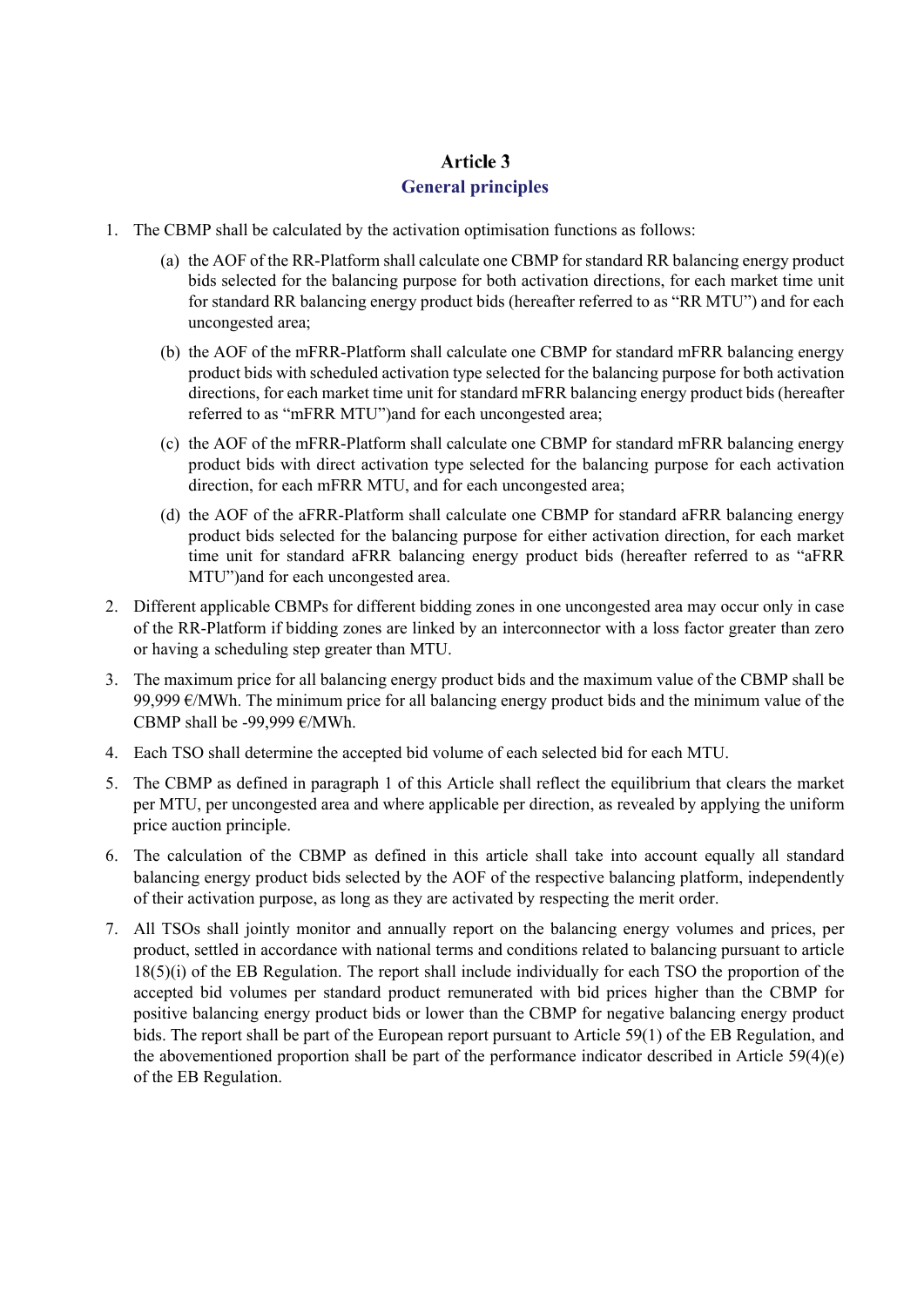## **Article 4**

## **Additional provisions for the pricing of balancing energy from standard RR balancing energy product bids**

- 1. The RR MTU shall be 15 minutes. The first RR MTU of each day shall begin at 00:00 market time. The RR MTUs shall be consecutive and not overlapping.
- 2. The CBMP for balancing energy from standard RR product bids in each uncongested area shall be equal to the price calculated by the AOF based on the principle of marginal pricing (pay-as-cleared). All TSOs performing the reserve replacement process pursuant to Part IV of Regulation (EU) 2017/1483 shall publish the detailed mathematical calculation of the CBMP together with the detailed description of the optimisation algorithm one month before the deadline for the implementation of the mFRR platform, pursuant to Article 12(3)(k) of the EB Regulation.

## Article 5

## **Additional provisions for the pricing of standard mFRR balancing energy product bids with scheduled activation type**

- 1. The "mFRR MTU shall be 15 minutes. The first mFRR MTU of each day shall begin at 00:00 market time. The mFRR MTUs shall be consecutive and not overlapping.
- 2. The CBMP for standard mFRR balancing energy product bids with scheduled activation type in each uncongested area shall be equal to the price calculated by the AOF based on the principle of marginal pricing (pay-as-cleared). All TSOs shall publish the detailed mathematical calculation of the CBMP together with the detailed description of the optimisation algorithm one month before the deadline for the implementation of the mFRR platform, pursuant to Article 12(3)(k) of the EB Regulation.

## Article 6

## **Additional provisions for the pricing of standard mFRR balancing energy product bids with direct activation type**

- 1. The CBMP for the standard mFRR balancing energy product bids with direct activation type in each uncongested area shall be determined as follows:
	- (a) First step: The AOF of the mFRR-Platform selects positive and negative standard mFRR balancing energy product bids with direct activation type. All standard mFRR balancing energy product bids with direct activation type selected after the point of scheduled activation of the mFRR MTU and no later than the point of scheduled activation of the next mFRR MTU shall be the input for the second step.
	- (b) Second step:
		- (i) The CBMP for positive standard mFRR balancing energy product bids with direct activation type shall be the highest price of all positive standard mFRR balancing energy product bids with direct activation type selected in accordance with paragraph 1(a) in the same uncongested area.
		- (ii) The CBMP for negative standard mFRR balancing energy product bids with direct activation type shall be the lowest price of all negative standard mFRR balancing energy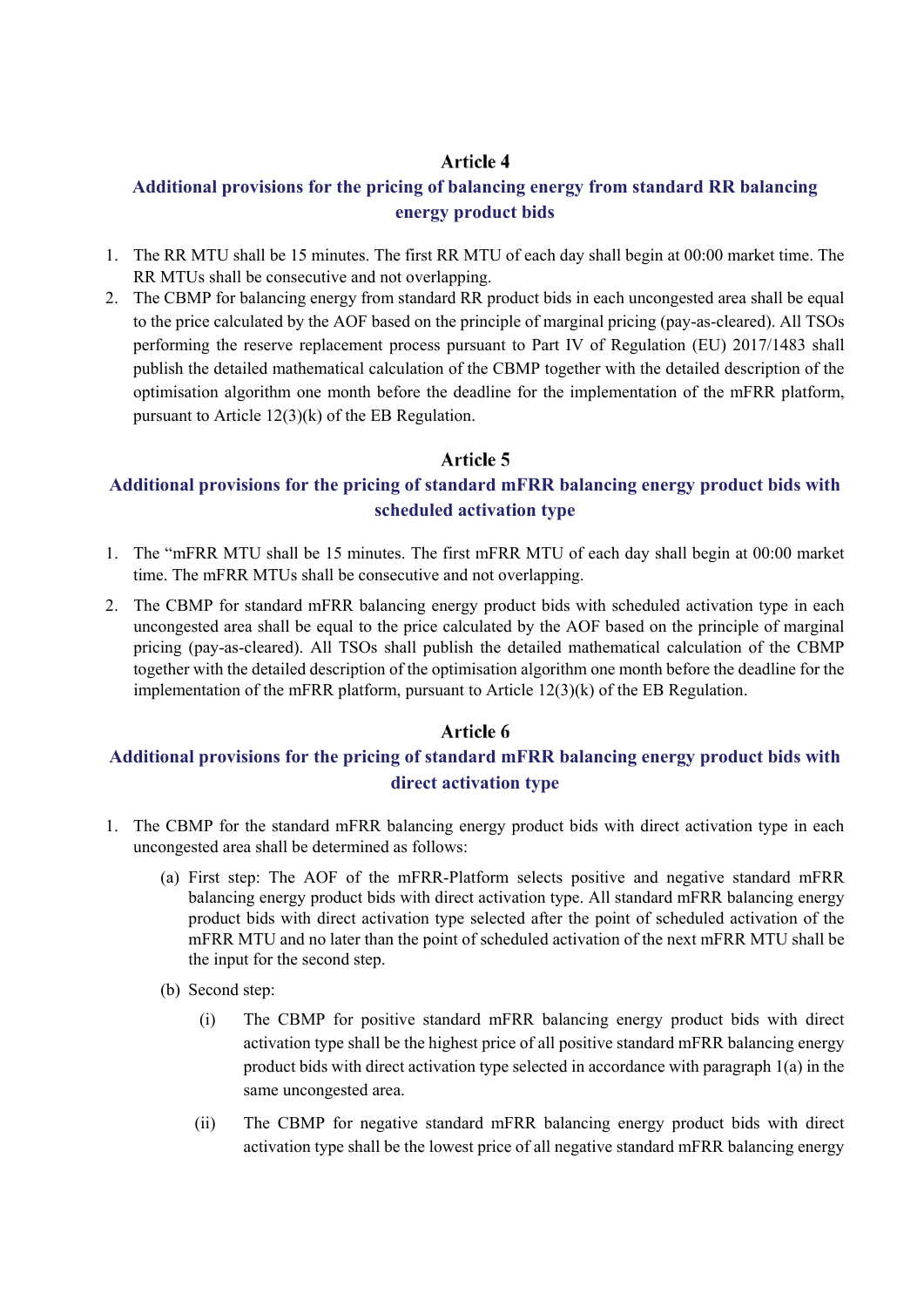product bids with direct activation type selected in accordance with paragraph 1(a) in the same uncongested area.

- (c) Third step: For each mFRR MTU:
	- (i) the CBMP for the positive standard mFRR balancing energy product bids with direct activation type shall be the maximum of the CBMP determined in accordance with paragraph 1(b)(i) of this article and the CBMP for standard mFRR balancing energy product bids with scheduled activation type for the respective mFRR MTU; and
	- (ii) the CBMP for the negative standard mFRR balancing energy product bids with direct activation type shall be the minimum of the CBMP determined in accordance with paragraph 1(b)(ii) of this Article and the CBMP for standard mFRR balancing energy product bids with scheduled activation type for the respective mFRR MTU.
- 2. For each mFRR MTU, each participating TSO shall determine the accepted bid volume of bids selected in accordance with paragraph  $1(a)$  which shall be attributed to the same mFRR MTU and to the subsequent mFRR MTU for the respective direction.

#### Article 7

#### **Additional provisions for the pricing of standard aFRR balancing energy product bids**

- 1. The MTU for standard aFRR balancing energy product bids (hereafter referred to as "aFRR MTU") is equal to the optimisation cycle of the AOF of the aFRR-Platform. The first aFRR MTU of each day shall begin right at 00:00 market time. The aFRR MTUs shall be consecutive and not overlapping.
- 2. For each aFRR MTU a single CBMP shall be determined in each uncongested area. This shall either be a CBMP for positive balancing energy in accordance with paragraph 3 of this article, or a CBMP for negative balancing energy in accordance with paragraph 4 of this article, or a CBMP determined for the case with no selected bids in accordance with paragraph 5 of this article.
- 3. The CBMP for selected positive standard aFRR balancing energy product bids in an uncongested area shall be equal to the highest price of all selected positive standard aFRR balancing energy product bids in the same uncongested area.
- 4. The CBMP for selected negative standard aFRR balancing energy product bids in an uncongested area shall be equal to the lowest price of all selected negative standard aFRR balancing energy product bids in the same uncongested area.
- 5. Where there are no selected positive or negative aFRR balancing energy product bids in an uncongested area, the CBMP shall be equal to the middle point between the lowest positive and highest negative available standard aFRR balancing energy product bids.
- 6. Each participating TSO shall ensure in accordance with national terms and conditions related to balancing pursuant to article 18(5)(i) of the EB Regulation that each accepted bid volume for positive balancing energy from a standard aFRR balancing energy product bid for each aFRR MTU is remunerated with the maximum of the CBMP determined in accordance with paragraph 2 and the respective bid price.
- 7. Each participating TSO shall ensure in accordance with national terms and conditions related to balancing pursuant to article 18(5)(i) of the EB Regulation that each accepted bid volume for negative balancing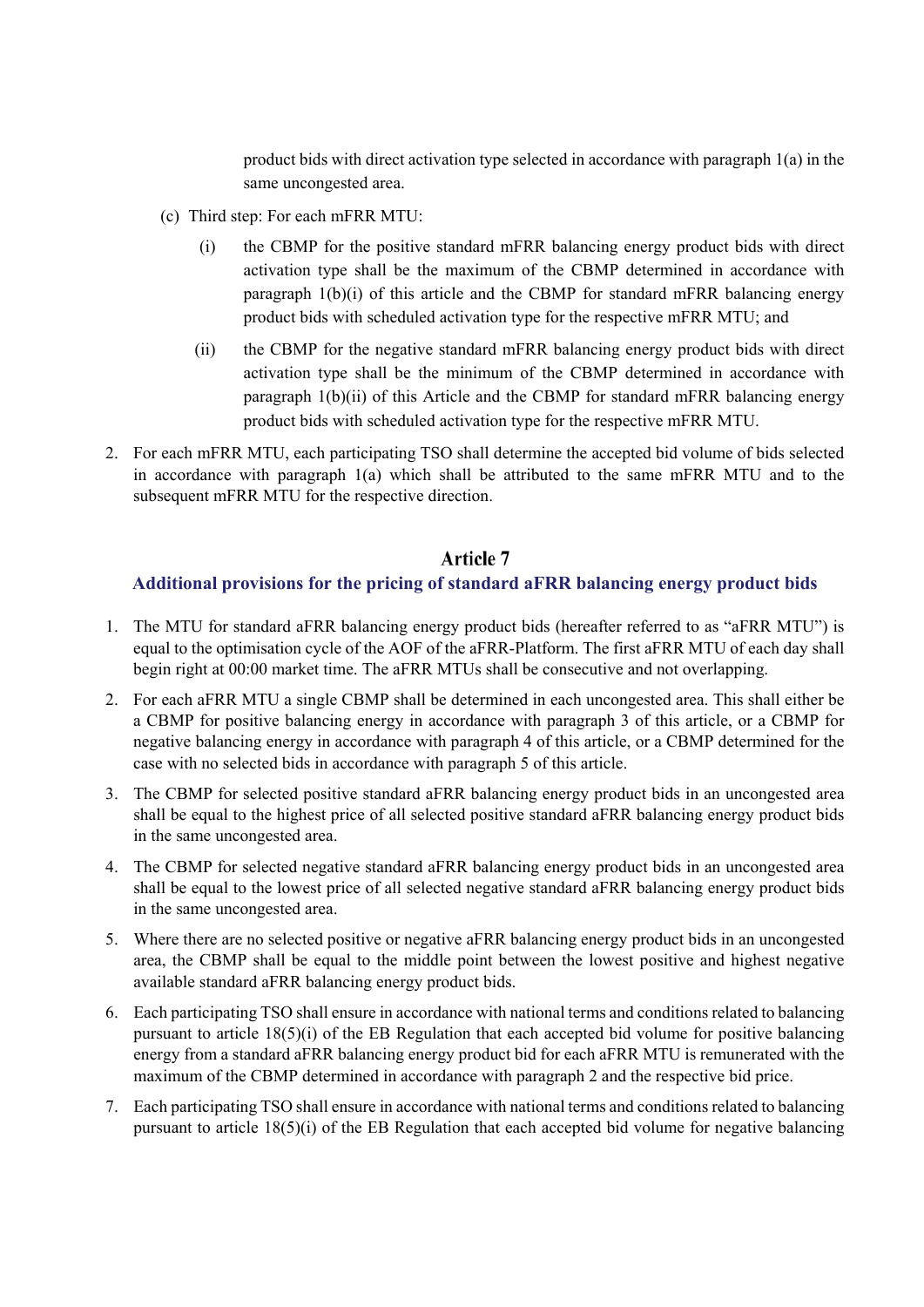energy from a standard aFRR balancing energy product bid for each aFRR MTU is remunerated with the minimum of the CBMP determined in accordance with paragraph 2 and the respective bid price.

8. For the application of paragraphs 6 and 7 when a standard aFRR balancing energy product bid has no valid bid price for the respective validity period, the latest bid price from the previous validity period(s) shall be used.

#### **Article 8**

#### **Pricing of cross-zonal capacity**

- 1. All TSOs shall determine the price for the use of the cross-zonal capacity for the exchange of balancing energy resulting from the:
	- (a) activation of standard RR balancing energy product bids for each RR balancing border;
	- (b) activation of standard mFRR balancing energy product bids for each mFRR balancing border that corresponds to a bidding zone border; and
	- (c) activation of standard aFRR balancing energy product bids for each aFRR balancing border that corresponds to a bidding zone border.

and for operating the INP for each relevant aFRR balancing border.

- 2. The cross-zonal capacity price for the balancing energy exchange resulting from the activation of standard balancing energy product bids as referred to in paragraph 1(a), (b) and (c), shall be equal to the difference between the CBMPs of the respective uncongested areas on the balancing borders separating two uncongested areas, calculated pursuant to Articles 4, 5, 6 and 7 of this pricing methodology.
- 3. Within an uncongested area, the cross-zonal capacity price for the balancing energy exchange resulting from the activation of standard energy product bids shall be  $0 \text{ }\epsilon/\text{MWh}$ .
- 4. The price for the cross-zonal capacity used for:
	- (a) the INP performed implicitly by the AOF of the aFRR-Platform; and
	- (b) the netting of demands in the RR-Platform and the mFRR-Platform

shall be  $0 \in$ /MWh within an uncongested area and shall correspond to the difference between the CBMPs of the respective uncongested areas on the balancing borders separating two uncongested areas, calculated pursuant to Articles 4, 5, 6 and 7 of this pricing methodology.

5. The price for the cross-zonal capacity used for operating the INP performed by the AOF of the IN-Platform shall be  $0 \in \text{MWh}$ .

## **Article 9 Implementation timeline**

All TSOs shall implement this methodology when implementing the European balancing platforms for the exchange of balancing energy or the operation of the INP, in accordance with the Articles 19, 20, 21 and 22 of the EB Regulation. Each TSO shall apply the relevant provisions of this pricing methodology for standard and specific balancing energy product bids as well as the provisions for calculating the price for cross-zonal capacity in accordance with Article 8(1) to Article 8(5) once the TSO becomes participating TSO of the respective European balancing platform.